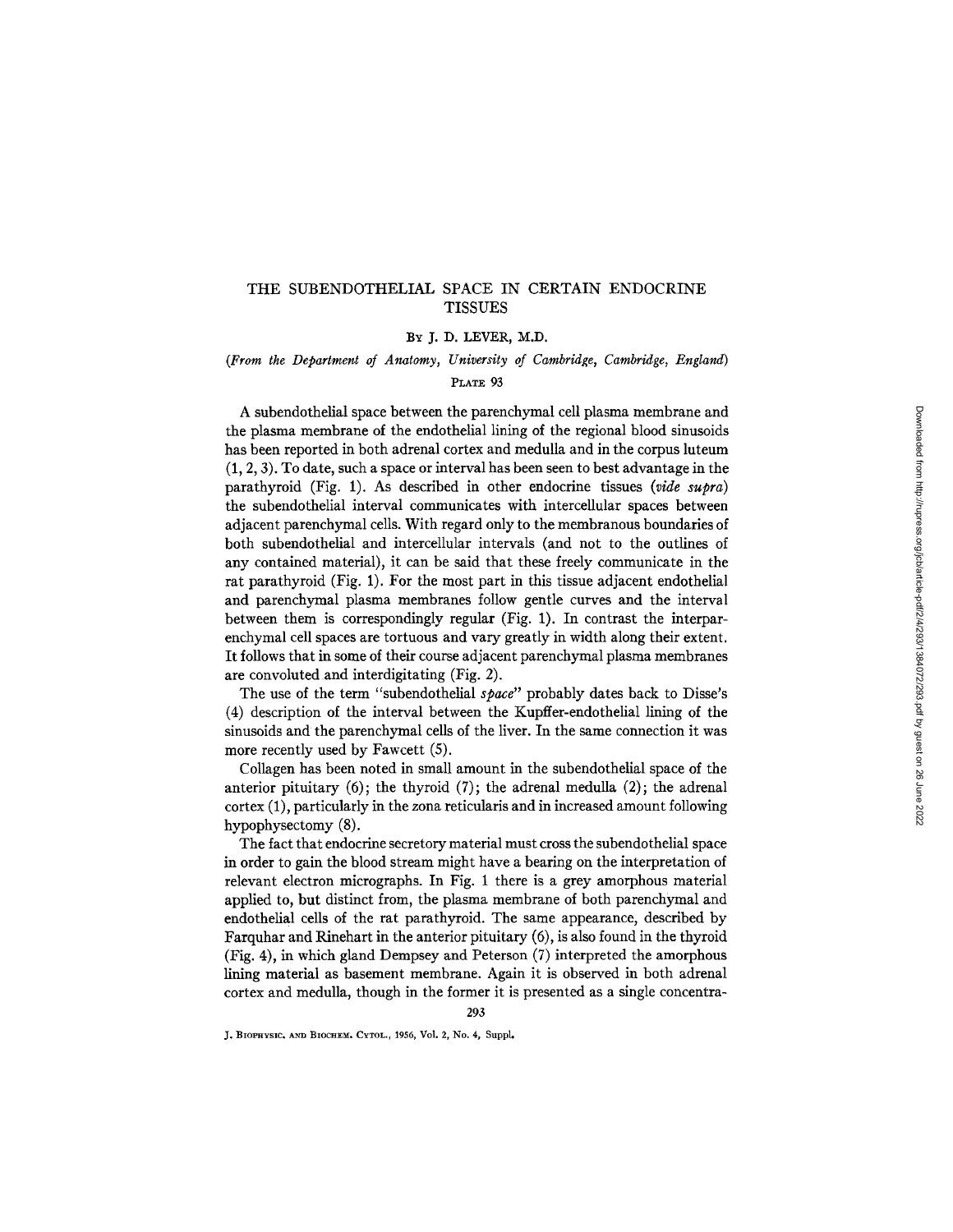tion of material, often interrupted and indefinite, in the middle of the subendothelial space. Whether or not all of this subendothelial amorphous material is in fact basement membrane in any or all of these endocrine tissues is at present unresolved. Recently Green and van Breemen (9) have reported the presence of secretory granules in the subendothelial and intercellular spaces of the anterior pituitary. Furthermore, when in hyperactive states of the adrenal medulla (2) and adrenal cortex (1) the subendothelial and interparenchymal spaces are filled with semiopaque material, it is tempting to regard the presence of this material (Fig. 3) as indicative of a secretory transfer from the parenchymal cells.

## REFERENCES

- 1. Lever, J. D., *Am. J. Anat.,* 1955, 97, 409.
- 2. Lever, J. D., *Endocrinology,* 1955, 57, 621.
- 3. Lever, J. D., *Anat. Rec.,* 1956, 124, 111.
- 4. Disse, J., *Arch. mikr. Anat.,* 1890, 36, 203.
- 5. Fawcett, *D. W., J. Appl. Phys.,* 1953, 24, 1424.
- 6. Farquhar, M. G., and Rinehart, *J. F., J. Appl. Phys.,* 1954, 25, 1466.
- 7. Dempsey, E. W., and Peterson, R. R., *Endocrinology,* 1955, 56, 46.
- 8. Lever, J. D., *Endocrinology,* 1956, 58, 163.
- 9. Green, J. D., and van Breemen, V. L., *Am. J. Anat.,* 1955, 97, 177.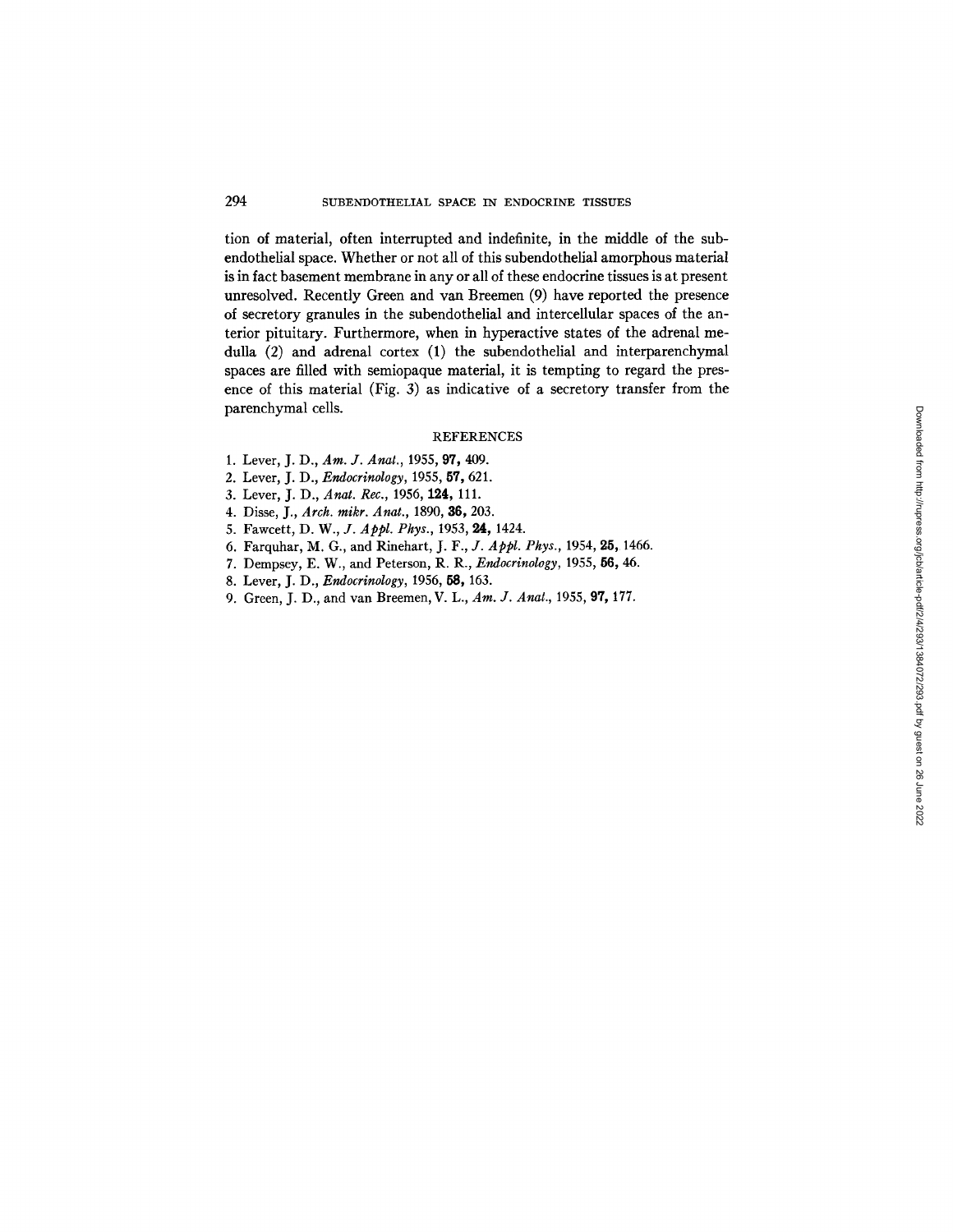J. D. LEVER 295

PLATE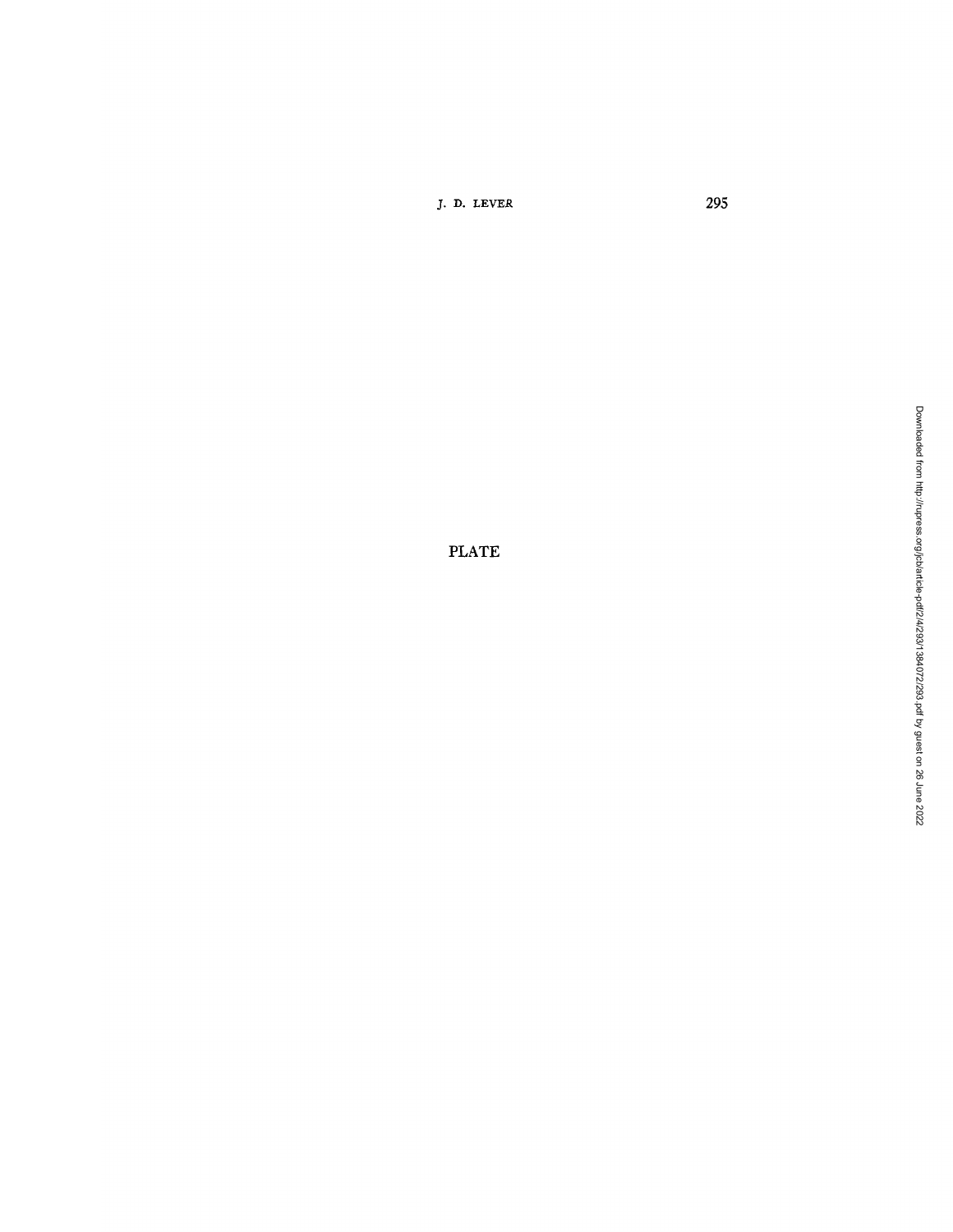### EXPLANATION OF PLATE 93

FIG. 1. Rat parathyroid. Above is a capillary lumen with endothelial lining. The subendothelial space is bounded by adjacent plasma membranes of parenchymal and endothelial cells. Applied to, but distinct from, both these plasma membranes is a layer of semiopaque amorphous material. To right of center an intercellular interval is continuous with the subendothelial space.  $\times$  27,000.

FIG. 2. Rat parathyroid. The interdigitating plasma membranes of adjacent parenchymal cells enclose a highly irregular intercellular space.  $\times$  31,500.

FI6. 3. From the zona reticularis of an acutely stressed human adrenal. From right to left a capillary lumen; its endothelial lining, the subendothelial space containing semiopaque material and saccular bodies; the outlines of two parenchymal cells.  $\times$  12,000.

FIO. 4. Rat thyroid. From left to right, a capillary lumen and its endothelial lining; the subendothelial space similar to that in Fig. 1; parenchymal cells containing granular-walled spaces, and other organelles. The large intervals between neighbouring parenchymal spaces are somewhat accentuated intercellular spaces containing a semiopaque formless material.  $\times$  19,000.